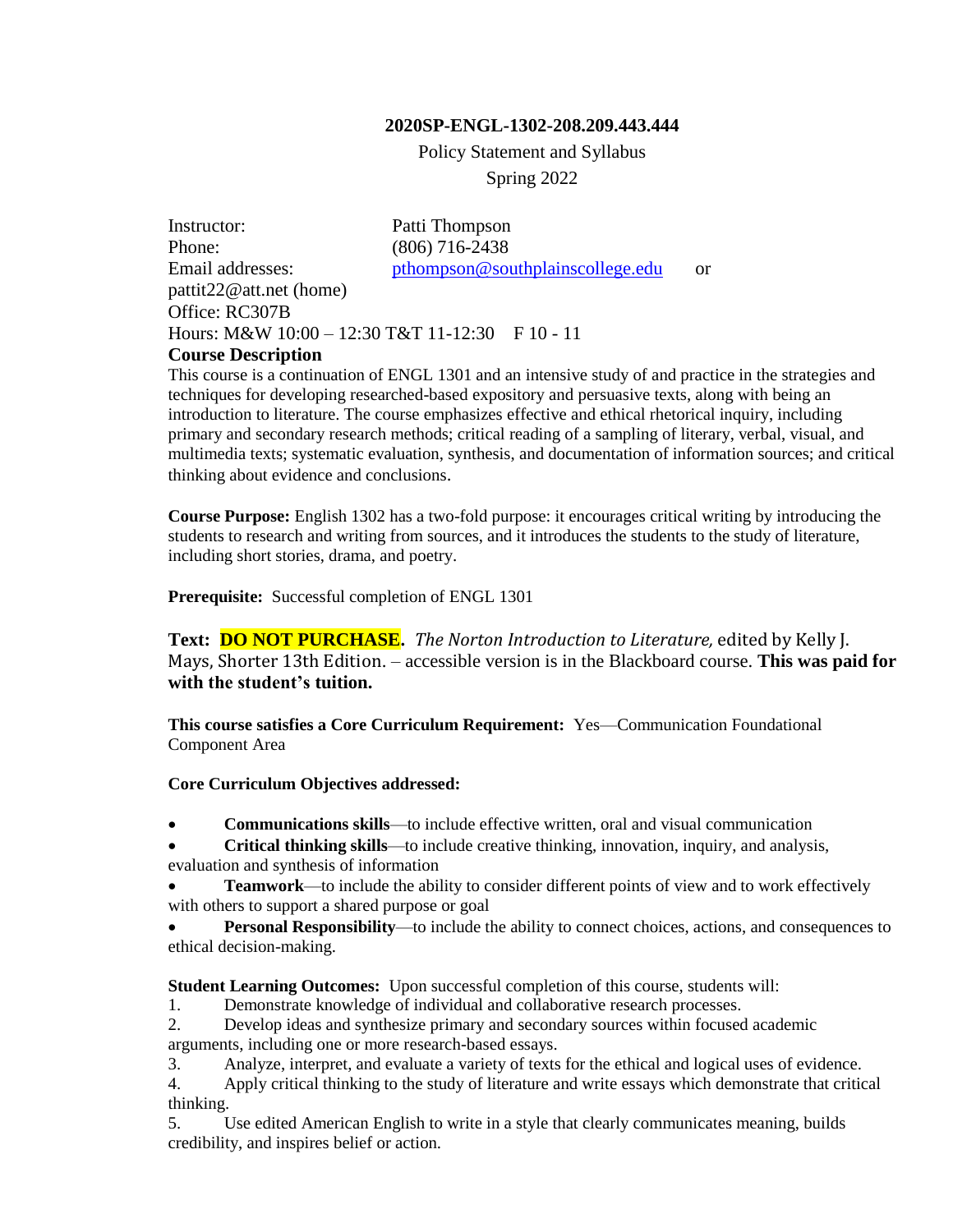6. Apply the conventions of style manuals for specific academic disciplines (e.g., APA, CMS, MLA, etc.)

7. Read and view videos of works of literature; analyze the use of literary devices (plot, point of view, theme, characterization, setting, symbolism, tone, etc.); participate in class discussions of the readings; and be tested over their understanding of the readings and lectures through quizzes, examinations, and/or written assignments..

#### **Essay Assessment Guidelines:**

• The "A" essay is perfectly formatted, with three or fewer spelling/wrong word and/or grammatical errors. It also has an excellent title, strong thesis, good transitions, an introduction with a hook, a thoughtful conclusion, and well-supported main points in the body paragraphs. The writing is lively and intelligent; there are no sentence structure errors. If the paper includes sources, they are correctly integrated, cited, and documented in the style required.

• The "B" essay at the 1302 level contains all of the above with one or two more errors.

• The "C" essay has a thesis, introduction, and conclusion, but lacks support and has multiple errors.

• The "D" essay contains one or more of the following problems: lack of a strong thesis, lack of a strong organizational pattern, weak introduction and/or conclusion, formatting errors, multiple spelling and grammatical errors, and/or sentence structure issues (fragments and run-ons).

• The "F" essay does not meet the minimum requirements for a 1302-level essay assignment. Some examples of "F" essays are 1) those written on a topic that has not been approved; 2) those that do not meet the minimum word count; or 3) those that are not written in the required format.

#### **Grading Breakdown**

.

| <b>Literary Terms Ouiz</b>   | $100$ pts                                                        |
|------------------------------|------------------------------------------------------------------|
| <b>Reading Quizzes</b>       | 270 pts $(9 \oslash 30$ pts. each)                               |
| <b>Short Story Essay</b>     | $100$ pts                                                        |
| <b>Short Story Exam</b>      | $100$ pts                                                        |
| <b>Poetry Project</b>        | $100$ pts                                                        |
| <b>Research Paper</b>        | 200 pts (Final essay 100 pts, Draft & Peer Revision 50 pts each) |
| <b>Discussion Board @ RP</b> | 30 pts                                                           |
| <b>Final Exam</b>            | $100$ pts                                                        |
| Total                        | 1000 pts Total points determine your grade in the course, NOT an |
| average                      |                                                                  |
| $A = 900 - 1000$ pts         |                                                                  |
| $B = 800 - 899$ pts          |                                                                  |
|                              |                                                                  |
| $C = 700 - 799$ pts          |                                                                  |

**D = 600 – 699 pts**

**F = 599 and below**

**Use the total grade in Bb to determine this. Do not ask the instructor to figure your average. No extra credit this semester.**

**Student Responsibilities:** Students are expected to**:**

1. Be on time and regularly attend class

2. Be responsible for the learning process, including preparation for class, such as reading and homework; participation in class discussions, including asking relevant questions; getting assignments and/or notes if absent; and accepting responsibility for not understanding an assignment or failing an assignment

3. Be responsible for having an appropriate attitude and using appropriate language in academic environments; not use condescending, inflammatory, threatening, or profane rhetoric, whether verbally or in written form, in academic environments

4. Have respectful behavior toward instructor and classmates in order to contribute to the atmosphere necessary for learning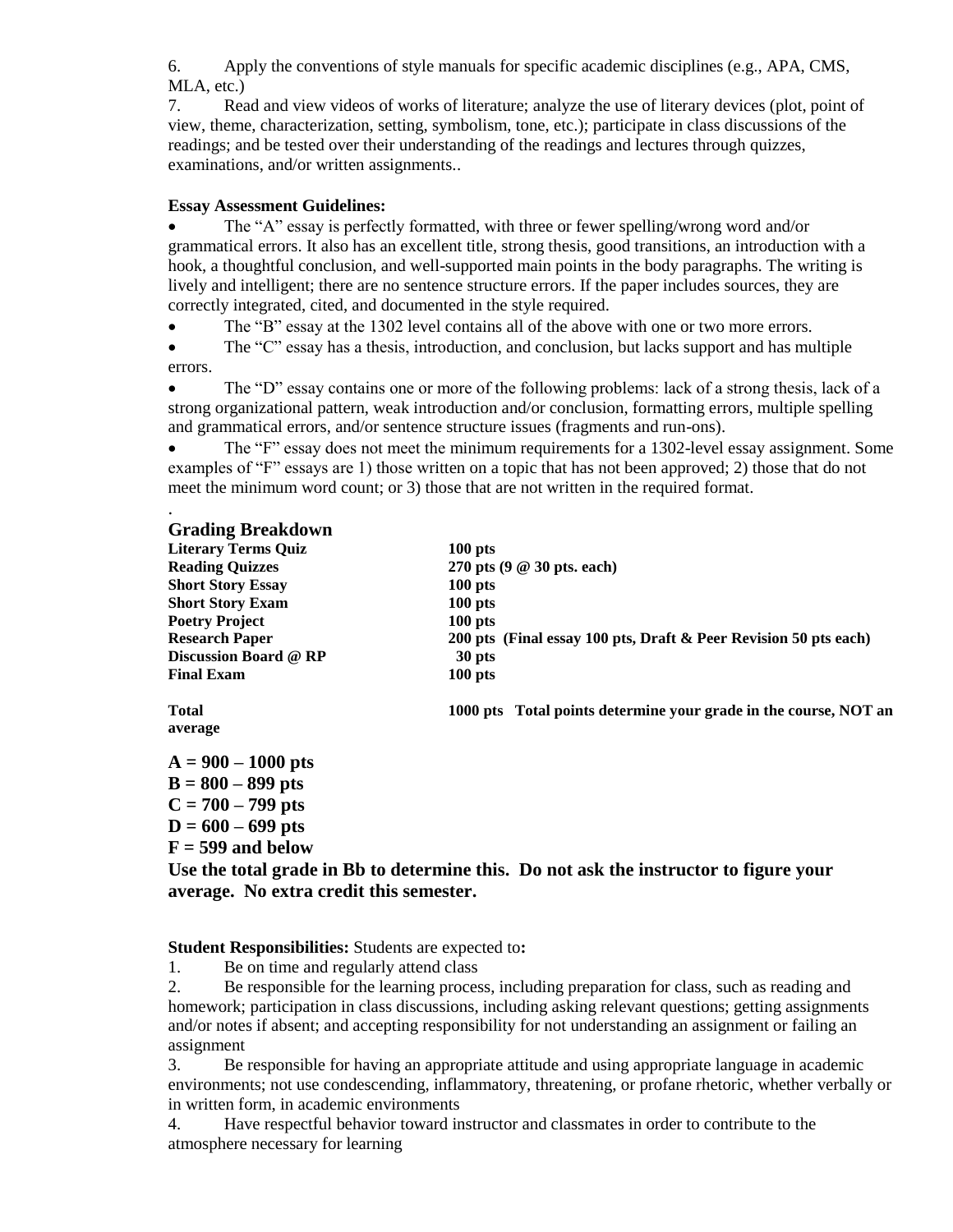5. Be responsible for courteous actions to others, especially by putting away cell phones and other distractions while in class

6. Be responsible for writing down all grades and applying them to the grading scale used for the class, which is shown in the course's policy statement/syllabus

- 7. Submit all assignments in accordance with due dates, formats, and requirements
- 8. Avoid all forms of cheating and plagiarism on all assignments, including improper collaboration

### **Absence/Performance Policy:**

Students are expected to attend all classes in order to be successful in a course. The student may be administratively withdrawn from the course when absences become excessive as defined in the course syllabus. Excessive absences are more than 6 and missing 2 major assignments.

When an unavoidable reason for class absence arises, such as illness or an official trip authorized by the college or an official activity, the instructor may permit the student to make up work missed. It is the student's responsibility to complete work missed within a reasonable period of time as determined by the instructor.

Students who enroll in a course but have "Never Attended" by the official census date, as reported by the faculty member, will be administratively dropped by the Office of Admissions and Records. A student who does not meet the attendance requirements of a class as stated in the course syllabus and does not officially withdraw from that course by the official census date of the semester, may be administratively withdrawn from that course and receive a grade of "X" or "F" as determined by the instructor. Instructors are responsible for clearly stating their administrative drop policy in the course syllabus, and it is the student's responsibility to be aware of that policy

### **Assignments must be turned in on time; after the deadline, a late assignment will accumulate a penalty of 10% deduction for each day late. Assignments more than 3 days late will not be graded. Missing assignments count as zeroes.**

**Covid-19 Issues:** If a student has to quarantine for exposure or for the virus, the student is still expected to complete the work in the course. SPC full time students must notify DeEtte Edens @ [dedens@southplainscollege.edu](mailto:dedens@southplainscollege.edu) as soon as possible after a diagnosis. SPC and Dual credit students need to attend the course virtually through the Zoom connection to stay up to date with what is covered in class. Use the syllabus to keep up with reading assignments and quizzes.

#### **Plagiarism and Cheating**

### **Students are expected to do their own work on all projects, quizzes, assignments, and papers. Failure to comply with this policy will result in an F for the assignment and can result in an F for the course if circumstances warrant it.**

Students must turn in drafts of their papers, a major part of the participation grade. This ensures that a student is producing work alone.

Plagiarism violations include, but are not limited to, the following:

1) Turning in a paper which has been purchased, borrowed, or downloaded from another student, an online term paper site, or a mail order term paper mill;

2) Cutting and pasting together information from books, articles, other papers, or online sites without providing proper documentation;

3) Using direct quotations (three or more words) from a source without showing them to be direct quotations; or

4) Giving a footnote only at the end of a paragraph, even if the paragraph is completely paraphrased from one source.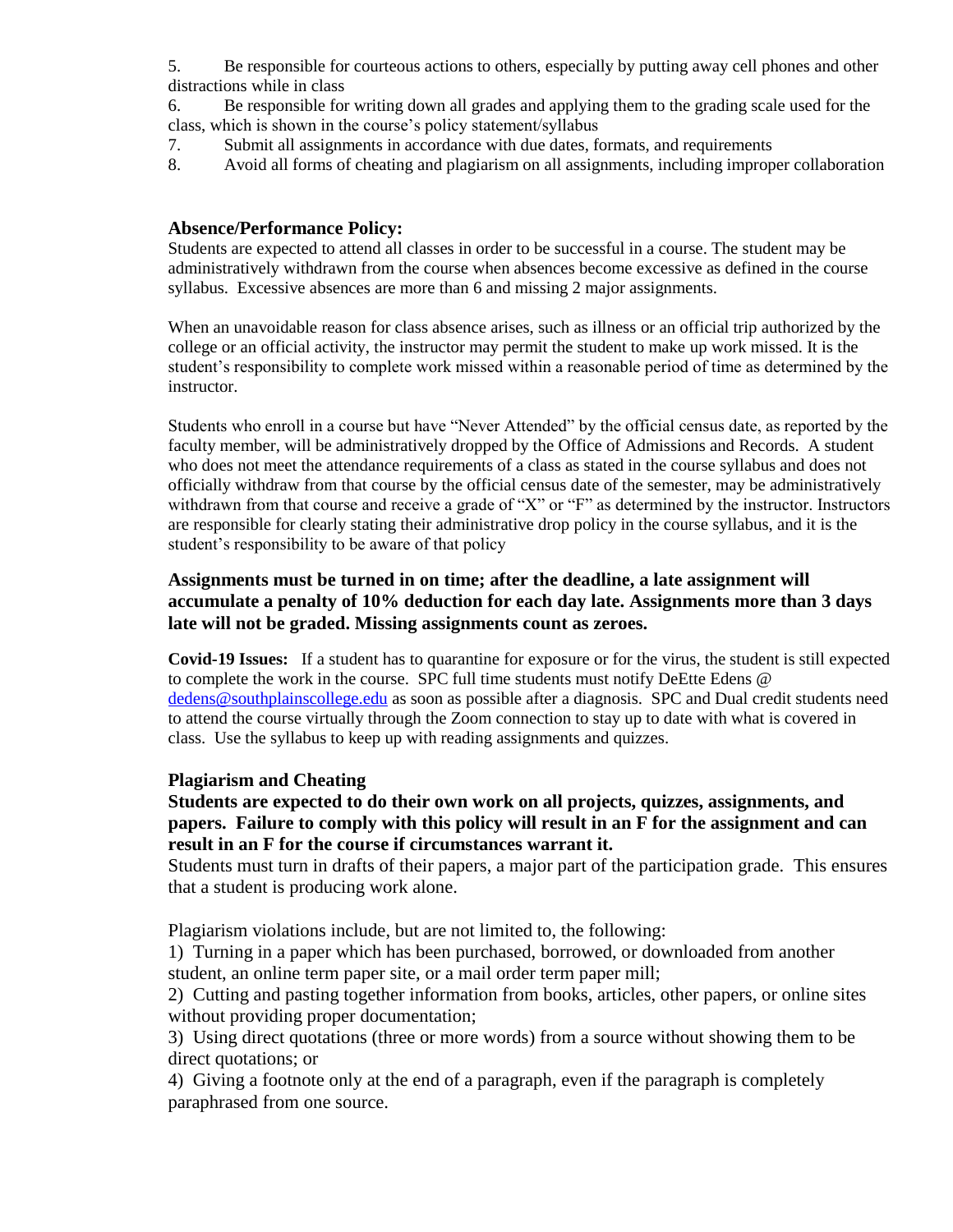### **Cheating**

Cheating violations include, but are not limited to, the following:

- 1) Obtaining an examination by stealing or collusion,
- 2) Discovering the content of an examination before it is given;
- 3) Using an unauthorized source of information (notes, textbook, text messaging, Internet)
- during an examination, quiz, or homework assignment;
- 4) Entering an office or building to obtain unfair advantage;
- 5) Taking an examination for another;
- 6) Altering grade records; or
- 7) Copying another's work during an examination or on a homework assignment.
- 8) Having someone else write a paper for a grade.

**Student Code of Conduct Policy**: Any successful learning experience requires mutual respect on the part of the student and the instructor. Neither instructor nor student should be subject to others' behavior that is rude, disruptive, intimidating, aggressive, or demeaning**.** Student conduct that disrupts the learning process or is deemed disrespectful or threatening shall not be tolerated and may lead to disciplinary action and/or removal from class.

**Disability Statement:** Students with disabilities, including but not limited to physical, psychiatric, or learning disabilities, who wish to request accommodations in this class should notify the Disability Services Office early in the semester so that the appropriate arrangements may be made. In accordance with federal law, a student requesting accommodations must provide acceptable documentation of his/her disability to the Disability Services Office. For more information, call or visit the Disability Services Office at Levelland (Student Health & Wellness Office) 806-716-2577, Reese Center (Building 8) 806- 716-4675, or Plainview Center (Main Office) 806-716-4302 or 806-296-9611.

**Discrimination Policy:** The instructor will do her best not to discriminate on the basis of age, color, disability, ethnic background, gender, national origin, race, religion, sexual orientation, or veteran status.

**Diversity Policy:** In this class, the instructor will endeavor to establish and support an environment that values and nurtures individual and group differences and encourages engagement and interaction. Understanding and respecting multiple experiences and perspectives will serve to challenge and stimulate all participants to learn about others, about the larger world, and about themselves.

**Campus Concealed Carry**: Texas Senate Bill - 11 (Government Code 411.2031, et al.) authorizes the carrying of a concealed handgun in South Plains College buildings only by persons who have been issued and are in possession of a Texas License to Carry a Handgun. Qualified law enforcement officers or those who are otherwise authorized to carry a concealed handgun in the State of Texas are also permitted to do so. Pursuant to Penal Code (PC) 46.035 and South Plains College policy, license holders may not carry a concealed handgun in restricted locations. For a list of locations, please refer to the SPC policy at: [\(http://www.southplainscollege.edu/human\\_resources/policy\\_procedure/hhc.php\)](http://www.southplainscollege.edu/human_resources/policy_procedure/hhc.php). Pursuant to PC 46.035, the open carrying of handguns is prohibited on all South Plains College campuses. Report violations to the College Police Department at 806-716-2396 or 9-1-1.

Note: The instructor reserves the right to modify the course syllabus and policies, as well as notify students of any changes, at any point during the semester.

# **Course Schedule**

# **Week 1 Jan 17-23**

 $1/17$  – MLK, Jr. day - holiday,

1/18 - Welcome; Go over syllabus; Literary Terms ppt;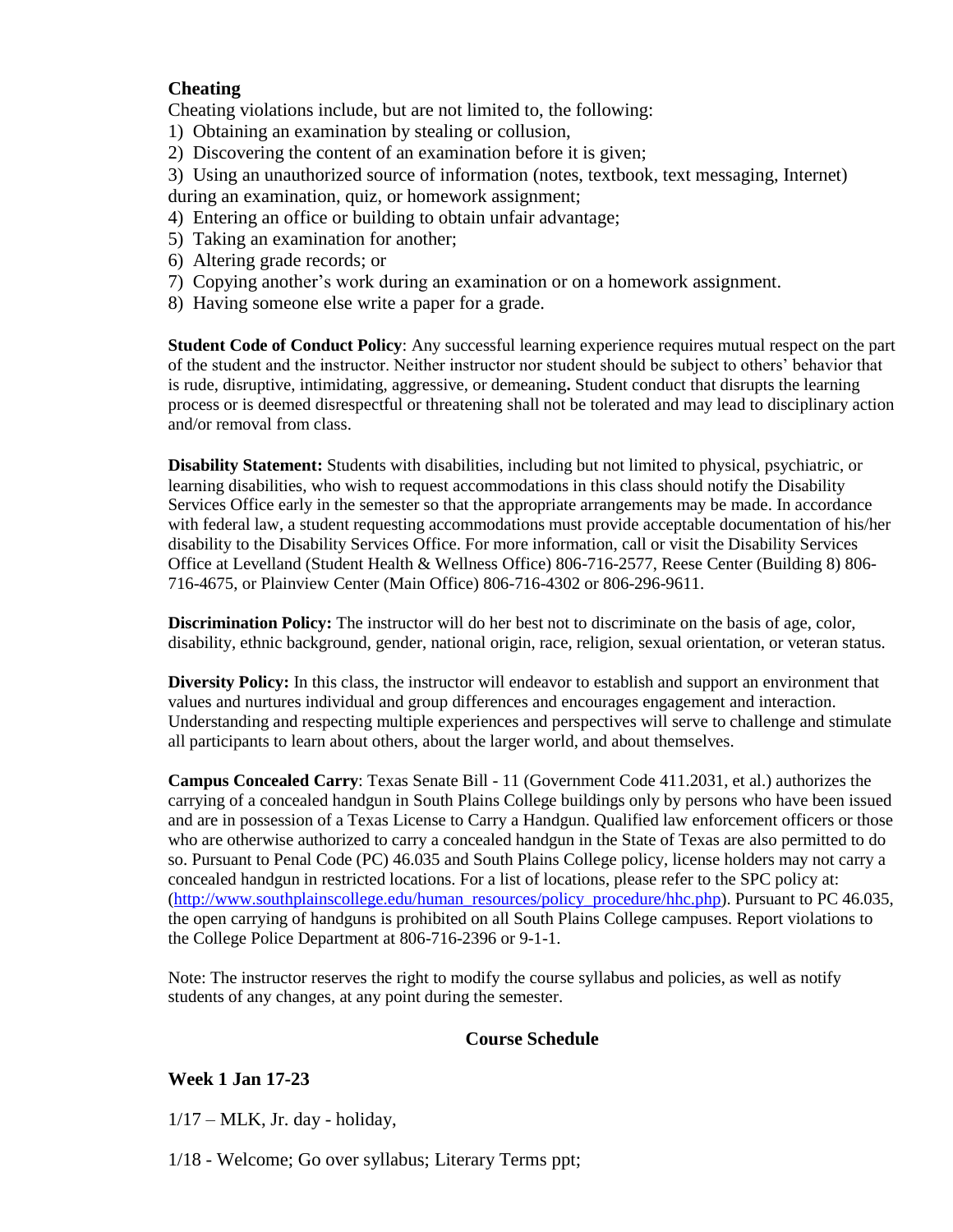$1/19$  - Read Chapter 1 Fiction, pgs  $16 - 27$ 

1/20 – Fiction power point; Watch Hemingway Video

1/21 - Do Extra Credit Introductory Discussion Board (10 pts) by midnight; Read "Hills Like White Elephants" pg. 665

1/23 – Read Chap. 2 Plot pgs 75 - 82

### **Week 2 Jan 24-30**

- 1/25 Plot ppt; Unraveling Ernest Hemingway Video; Small Group Work on HLWE worksheet
- 1/26 Read Chap. 4 Character pgs. 210-217
- 1/27 Character Analysis Assignment; Character ppts.
- 1/28 Take quiz over "Hills Like White Elephants" in Bb by midnight
- 1/30 Read "A Rose for Emily" pgs. 75 82

#### **Week 3 Jan. 31 1 – Feb. 6**

- 2/1 –POV Introduction; Worksheet in class over ARFE;
- 2/2 Read Chap. 3 Point of View and Narration pgs. 169 173
- 2/3 Reading "The Story of an Hour;" Plot and character worksheets
- 2/4 Take quiz over "A Rose for Emily"
- 2/6 Read "The Cask of Amontillado" pgs. 174 179

#### **Week 4 Feb 7 - 13**

2/8 Symbolism PPT and discussion; reminder of literary terms quiz tomorrow

#### **2/9 Take Literary Terms quiz in Class time**

- 2/10 "The Cask of Amontillado" symbols, plot, characterization
- $2/11$  Take "The Cask of Amontillado" quiz
- 2/13 Read "A Very Old Man with Enormous Wings" pg.pgs. 429 433

### **Week 5 Feb. 14 - 20**

2/15 Discussion of AVOMWEW; symbols, plot characters

2/17 Go over Character Analysis requirements for the essay, Remind them of how to quote correctly

2/18 Take quiz over "A Very Old Man with Enormous Wings"

2/20 Work on Character analysis

**Week 6 Feb. 21 -27**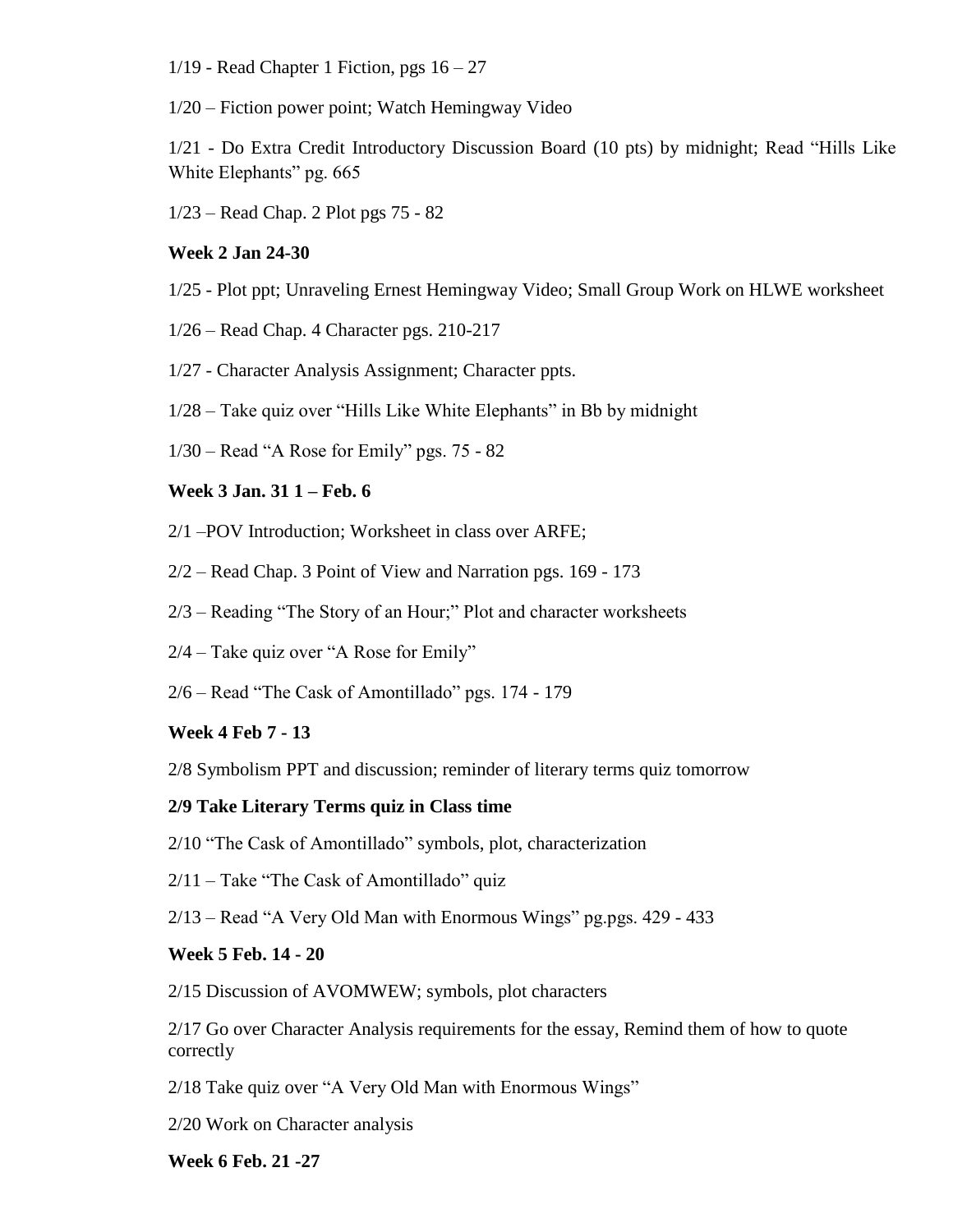2/22 Review for Short Story Test; Work on Character Analysis

2/24 Take Short story test during class time

 $2/25$  – work on analysis

2/27 - Turn in Character Analysis to Bb by midnight

### **Week 7 Feb. 28 – Mar. 6**

3/1 – Introduction to poetry ppt, Poetry Project

3/2 - Read Chap. 11 Poetry, read through the poem "Rickard Cory" by Edward Arlington Robinson; "rite on: white America" and "Sadie and Maud" in folder in Bb;

3/3 - Go over those poems; Talk about Blake

3/04 Read "The Tyger," "The Chimney Sweeper," "The Lamb" "Do Not Go Gentle into That Good Night"

# **Week 8 Mar 7 – 13**

3/8 – Discuss Blake's poems

3/9 – Read "How Do I Love Thee", "When in Disgrace"; "Death Be Not Proud" "My Mistress Eyes are Nothing Like the Sun"

3/10 - Sonnet ppt, discuss the above poems

3/11 – Read "Theme for English B" pdf; "Because I Could Not Stop for Death"; Send song for project to Ms. Thompson for extra credit (5 pts) by midnight

# **Spring Break Mar 14 – 20**

# **Week 9 Mar 21 -27**

3/21 – Review Poetry Project requirements

3/22 – Work on the Proejct

3/23 - Drama Introduction; ppt, Shakespeare information; research paper assignment, possible topics

3/25 – Poetry Project due by midnight to Bb

# **Week 10 Mar 28 – Apr 3**

3/29 *Hamlet* Act I due, Quiz #1, Watch Act I

3/31 *Hamlet* Act II due, Quiz #2, Watch Act II

4/1 Work on research essay

# **Week 11 Apr 4 – 10**

4/5 *Hamlet*, Act III, Quiz #3, Video cont.

4/6 *Hamlet* Act IV, Quiz #4, Video cont.